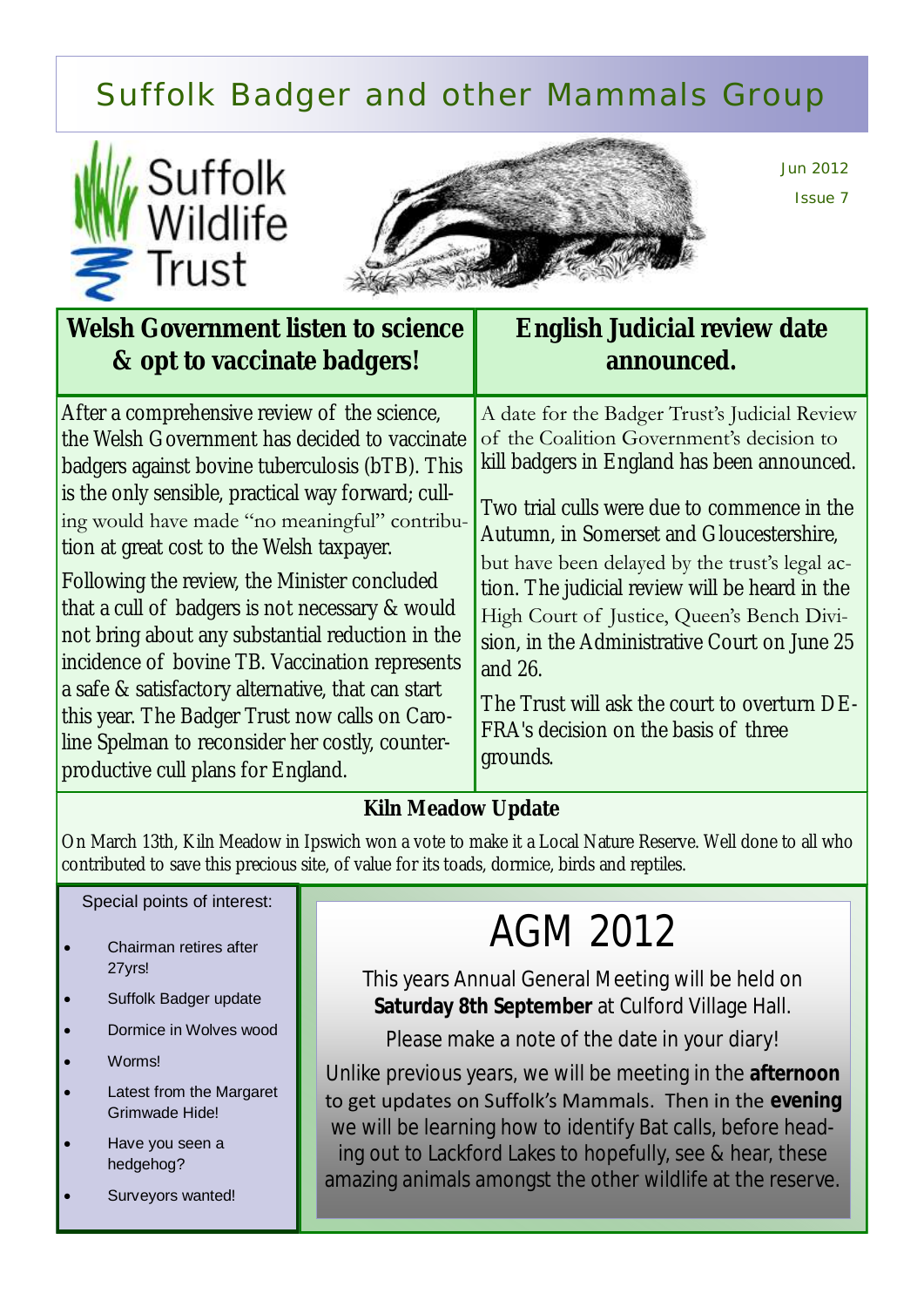### Suffolk Badger Update *Adrian Hinchliffe*

We are now well into British Summer time, hence the cold conditions for the Jubilee bank holiday weekend!

The weather has certainly been very mixed; a second very dry Winter resulted in Hose pipe bans, but then after the announcement we had the wettest April for more than 100yrs! Flooding caused chaos at the Margaret Grimwade Hide as can be seen later.

Its been an extremely busy time with the all too common Badger Road Casualties continuing to pour in. However this year in addition I have had reports of at least 6 dead Otters on Suffolk roads. Its important to try to collect these before too much damage occurs as the bodies are sent to Cardiff University Otter project team (*[www.otterproject.cf.ac.uk](http://www.otterproject.cf.ac.uk/)*) who carry out detailed post mortems and research. According to their newsletter; out of 1908 casualties tested, 85% of these deaths were attributed to road traffic collisions. The remaining 15 % were as a result of drowning and juvenile abandonment.

Many thanks go to Suffolk Police who regularly report Badger casualties and have assisted in the collection of Otters such as one in the middle of the A12!



Whilst visiting SWT's Lackford Lakes at the beginning of April, I came across an injured Otter being taken to the visitor centre by a member of public. It had a deep cut under her chin and despite the best attempts of East Winch RSPCA she had to be put to sleep several

weeks later. She had vision problems as well as behavioural issues, probably as a result of a large blow to the head (presumed to be from a car).

Many thanks to Alec Suttenwood who continues to assist me with injured Badgers, unfortunately many of these end up being euthanased. A few days before I was due to head up to Scotland however, a report of a

lone wandering Badger cub came in. Upon investigating, the quite healthy looking cub was returned to its sett and things seemed to be looking good. Literally the day before I was leaving I received a further email from Eva Shepherd saying "I am afraid I have just found a pair of them in my goat shed."



**The Suffolk Badger & Other Mammals Group** aim to promote the conservation of Badgers and other mammals in Suffolk through recording their distribution, studying their ecology, raising awareness and providing advice.

Please continue to support our group and get involved in whatever way you can.

We are looking for SB&OMG members to help us promote the profile of our group and give advice, knowledge, and recruit new members of the public at various **events** and **functions** in the future. If you think you would like to get involved please get in contact with Adrian.

**Planning** can often conflict with Badgers but if Setts are located and flagged up in advance or at an early stage in the planning application, the Badgers and their homes can often be mitigated for and any delays for the builders minimized. Please get in contact if you think a Badger sett will be directly affected by any building work. Please don't assume we already know about it.

**Seen a dead Badger?**

Please send in any Suffolk Badger casualty records or sett reports to: adrian@wondersofwildlife.co. uk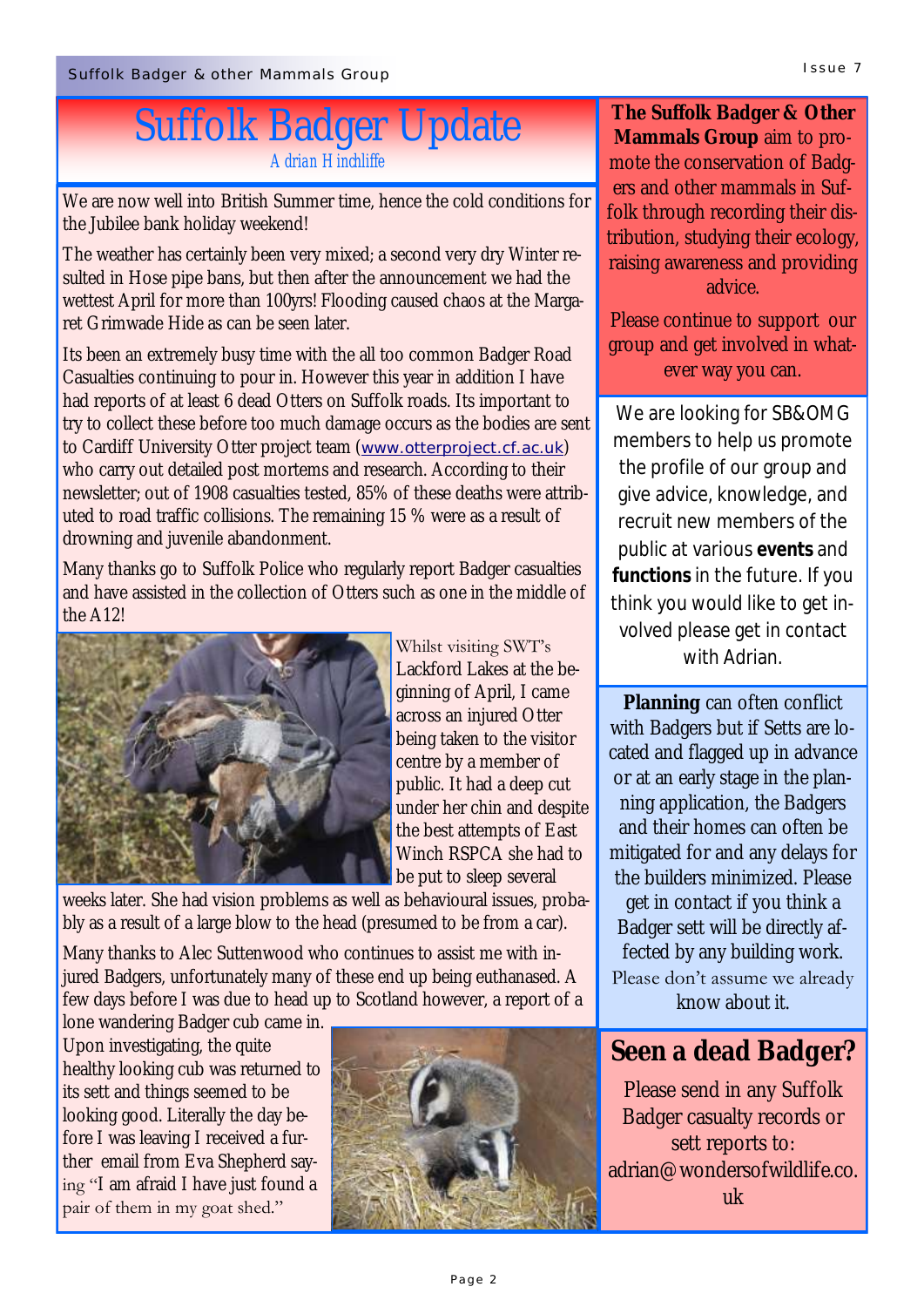#### Suffolk Badger Update *Adrian Hinchliffe*

It would appear that the returned cub had found its sibling & taken shelter in some straw. Both were now slightly dehydrated, so a decision was made to remove them, give them fluids & rehydrate before taking them down to "Wildlife Aid" Rescue in Surrey.

Simon Cowell did an amazing job raising the 3 cubs found last year in Essex, so I knew they would be in superb hands. On returning from Carna, an email awaited apologising for the delay, but reporting a dead Badger several weeks prior. It was in the very location where the cub was found! This Sow was more than likely



the cubs mother, so thankfully the cubs rescue was just in time, with all credit to Eva and her dogs vigilance!

Visiting the "wildlife Aid" website you will see the Badgers are making great progress along with other orphans and all being well, will be released later in the year in smaller groups. These cubs certainly made their presence felt despite their small size in more ways than one!



Whilst I was away another badger in Suffolk was given a second chance by members of the N.E. Essex group. Judy (Hotline 07751 572175) knew I was away & called in local members Les and Rose Rutt to a casualty at Boxford. They took her to Ardmore Vets who decided that it was pure concussion & that a good sleep was all that was required, However this sow had cubs! She was taken to the NEEBG rehab pen and was still comatose at 11pm, but by 7am she had eaten all the food and dug the soil out of a tyre. She had then retired back to bed. That afternoon around 6pm she was put back in the cage and taken back to Boxford to be released. Interestingly Judy, Les & Rose met up with the lady and her daughter who had found the badger on the road & showed them a badger sett. However, not getting the desired response from the badger they

looked around and found another. This time she very excitedly couldn't wait to go home. Well done all!

Unfortunately its not all been good news for our Badgers. In March I had the horrific incident of a family, whilst out walking in the countryside, having their tranquillity shattered by the screams from a badger. It was caught in a Drag Snare! These devices are still legal unfortunately and I had no option but to have the badger despatched on the spot due to its horrific injuries. The drag had become wedged in some roots and the badger in its attempts to free itself, was left hanging from a bridge! Everyone involved were left stunned and shocked that we can inflict such suffering on our wildlife. This incident could quite easily have been a someone's pet. Defra are currently consulting on the humaneness of snares and so I have written and sent pictures too graphic for here, for hopeful inclusion.

Despite having to cancel an earlier survey in Haverhill due to snow, there are now several opportunities to help record our mammals here in Suffolk (see flyers later).

Many thanks to all of our members who give up their time freely to get involved and also to all those who continue to kindly donate & support our group, it is much appreciated!

Whilst on a thank you spree I would just like to say a special thanks to Richard Woolnough who has retired from Chairman status after 27years! As my "Guru" I know he will still be a valuable part of the Working Group and will no doubt heckle me even more at future Agm's! (New Chair please take note!)

The Working Group now consist of Martin Hancock (Chair), Julie March (Secretary), Alan Miller, Arthur Rivett, Simone Bullion, Richard & myself.

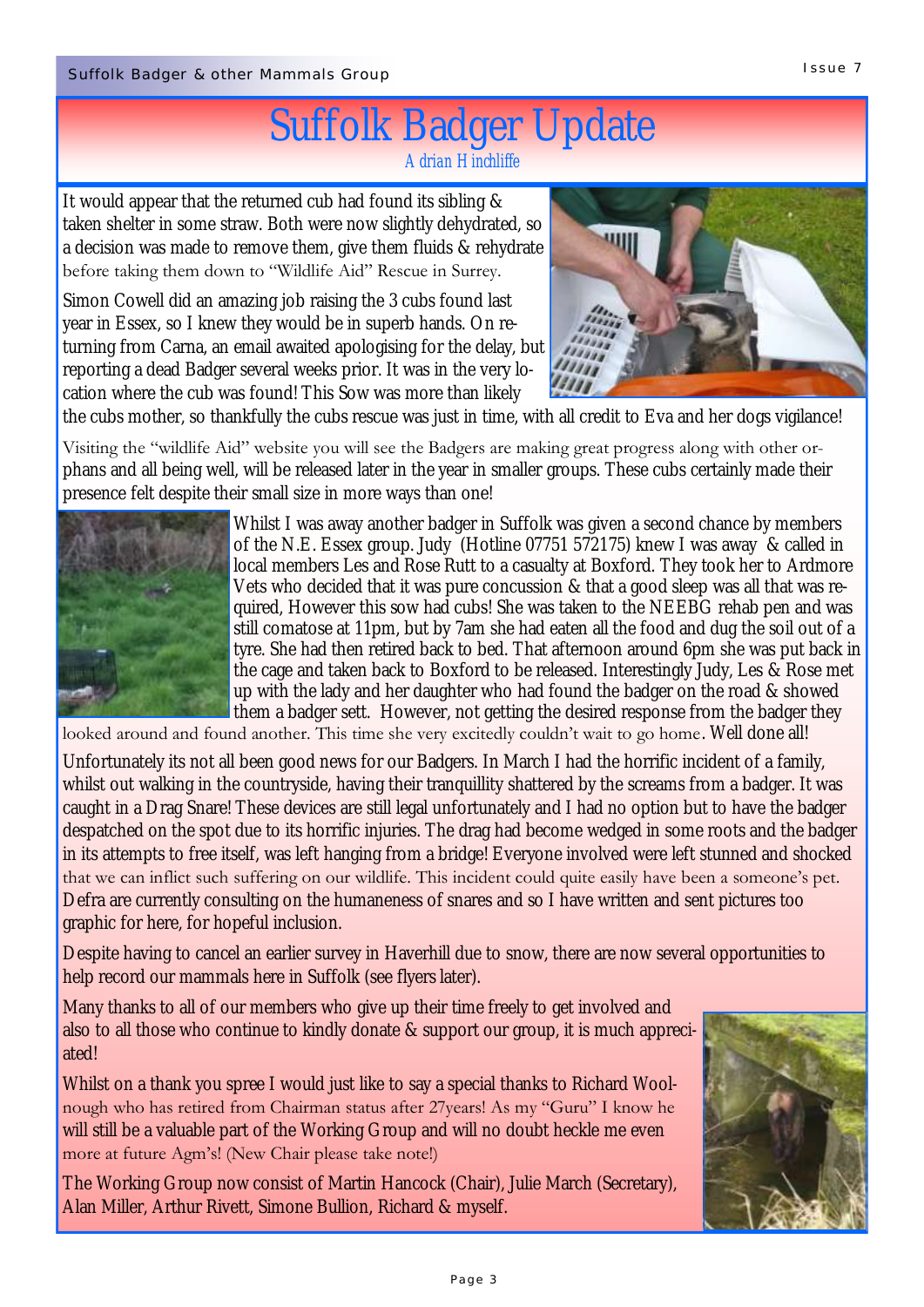# Suffolk Badger Update

*Adrian Hinchliffe*

#### **Jubi "Lee" - a Royal weekend Rescue!**

At 7am on Bank Holiday Monday dog walker Peter Evans found a very wet and cold, Badger cub lying alone in the grass. He informed friend Peter Hobbs who then went out with his wife Jackie to see if the cub was still there. After finding the shivering, wet bundle of fur, they took the decision to remove it and warm it up as it was clearly in difficulty. The cub was very close to a Sett but unfortunately some rabbit proof fencing had been erected between the field and the sett and despite the cub obviously getting around the fencing at one end (presumably following its mum) it had become disorientated and had been left out in the open exposed to the elements rather than the warmth of its sett. After speaking to Jeff Hayden of the Badger Trust, Mr Hobbs was put in touch with myself and so began the task of rehydrating the very



lethargic cub. After several feeds and consulting with Simon & Lucy from Wildlife Aid rescue, the decision was taken to reintroduce the cub back to its sett.

I have to say I was very nervous and concerned about this, as the cub was now getting used to feeding and had picked up considerably. The worry of whether or not the cub would be accepted back to the clan after human contact was a huge potentially life threatening risk. If it worked however the cub

would be much better off being with its own family. At dusk Mr Hobbs and myself carried the cub back to the sett. As we approached there was already an adult Badger out on one of the spoil heaps, but thankfully the wind was in our favour and we went unnoticed. Nervously we put down the cage and as soon as the cub smelt the soil and grass he went into hyper mode! I was trying to tie up a string pulley to the cage door so that once any theoretical interaction between the badgers and cub looked ok, I could open the door, but the cub had other ideas, it was on its back feet scratching and whimpering to be released - it was a great sign!

As instructed by Simon, several handfuls of dirt and grass were rubbed over the cub rather unceremoniously to try to remove any foreign scent before taking the plunge and asking Peter to release him.

As Peter removed the cage door the cub shot out & ran straight up a badger pathway & then turned right "oh no its going the wrong way" we thought, but no, it stopped at an entrance we hadn't spotted, sniffed & then shot down another entrance next to that. We both stood & listened hoping not to hear any fights & thankfully all was quiet. We waited several minutes & then departed with large grins and much relief!

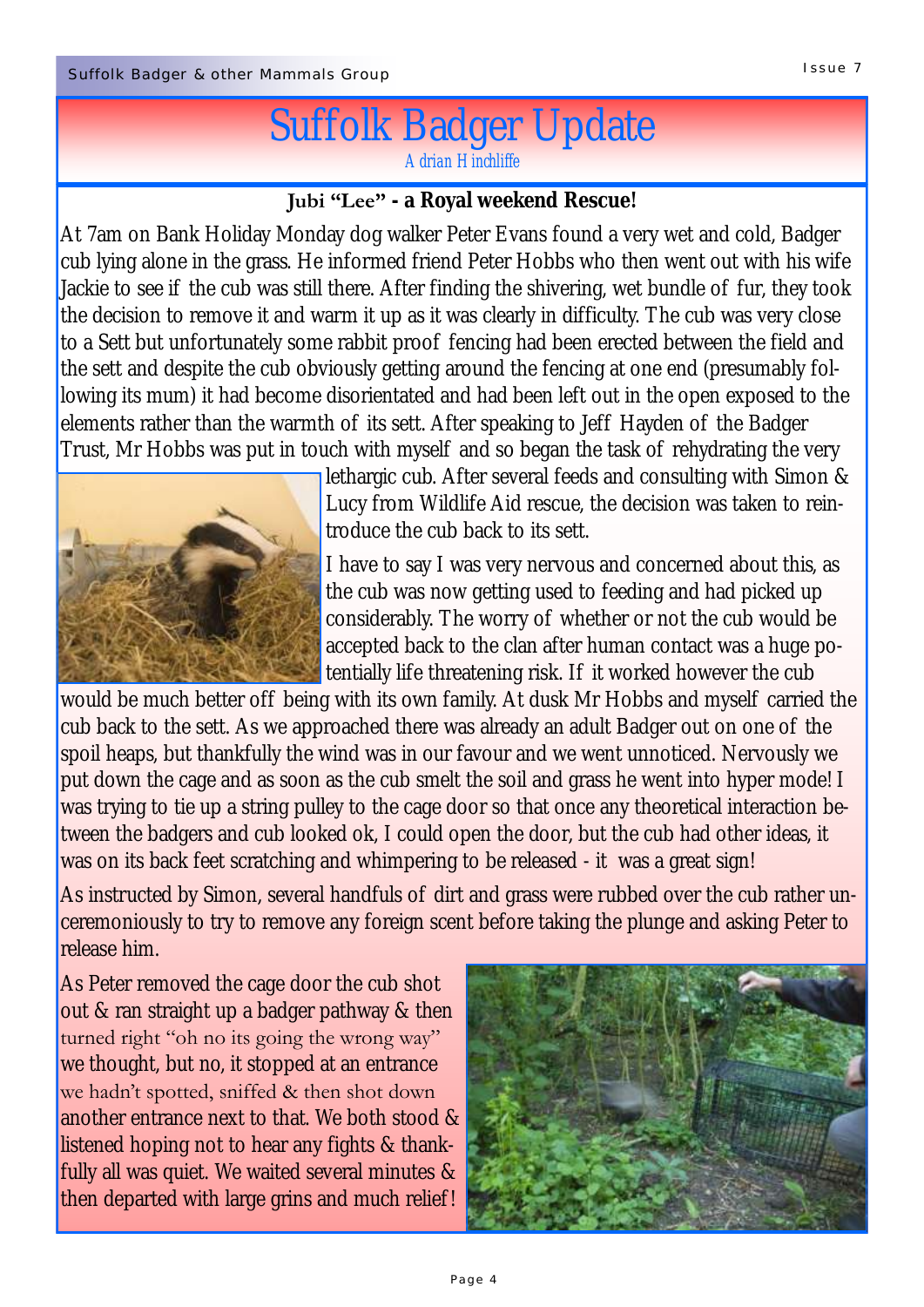The Suffolk Badger Group's remote camera has been put to the test again this year. The Pro Stalk unit supplied at Discount to us from Gardenature has proven very useful. It is used to monitor injured badgers in rehab, Otter activity and most recently it was used to investigate a troublesome badger under a summer house. The camera's footage was to prove that actually it

"Gardenature" have very kindly agreed to give our members a 10% discount off any of their wildlife / nestbox camera systems (excluding accessories and other products).

**WILDLIFE CAMERA SYSTEMS** 

(http://www.gardenature.co.uk/)

wasn't a badger collecting prized garden plants for bedding, but instead revealed it was a play area for a vixen and her 4 fox cubs!

The below pictures were taken after Mr Storey was keen to see what was foraging in the straw he'd put out behind his garden. In just one 24hr period the camera photographed by night; One pair of Roe Deer, two pairs of Foxes, several Badgers, and by day; Wood Pigeon, Mallard, Pheasant, Collared Dove, Grey Squirrel, Moorhen and Rabbit to name but a few!



## **Dormice discovered after 40years.**

After an absence of 40years, Dormice have been located at Wolves Wood near Hadleigh. The RSPB recently announced their arrival and believe this fantastic news is a direct result following improved management of the size and quality of the woodland.

#### **Worms!**

Did you know there are 26 native Earthworm species? Forming up to 65% of a Badgers diet the Earthworm not only plays an important role in its ecology but are crucial to soil fertility. Earthworm species that live in the soil can be divided into 3 groups: Litter Dwellers, Deep Burrowers, and Shallow burrowers. *Lumbricus terrestris* being the largest .

Earthworms have no eyes, but have skin cells which can detect light. They also breathe through their skin and need moisture to absorb oxygen.

**Do you have an interesting story / comment / picture with reference to a mammal? If you could kindly send them in to me then they may well appear in the next edition of the newsletter.**  (adrian@wondersofwildlife.co.uk)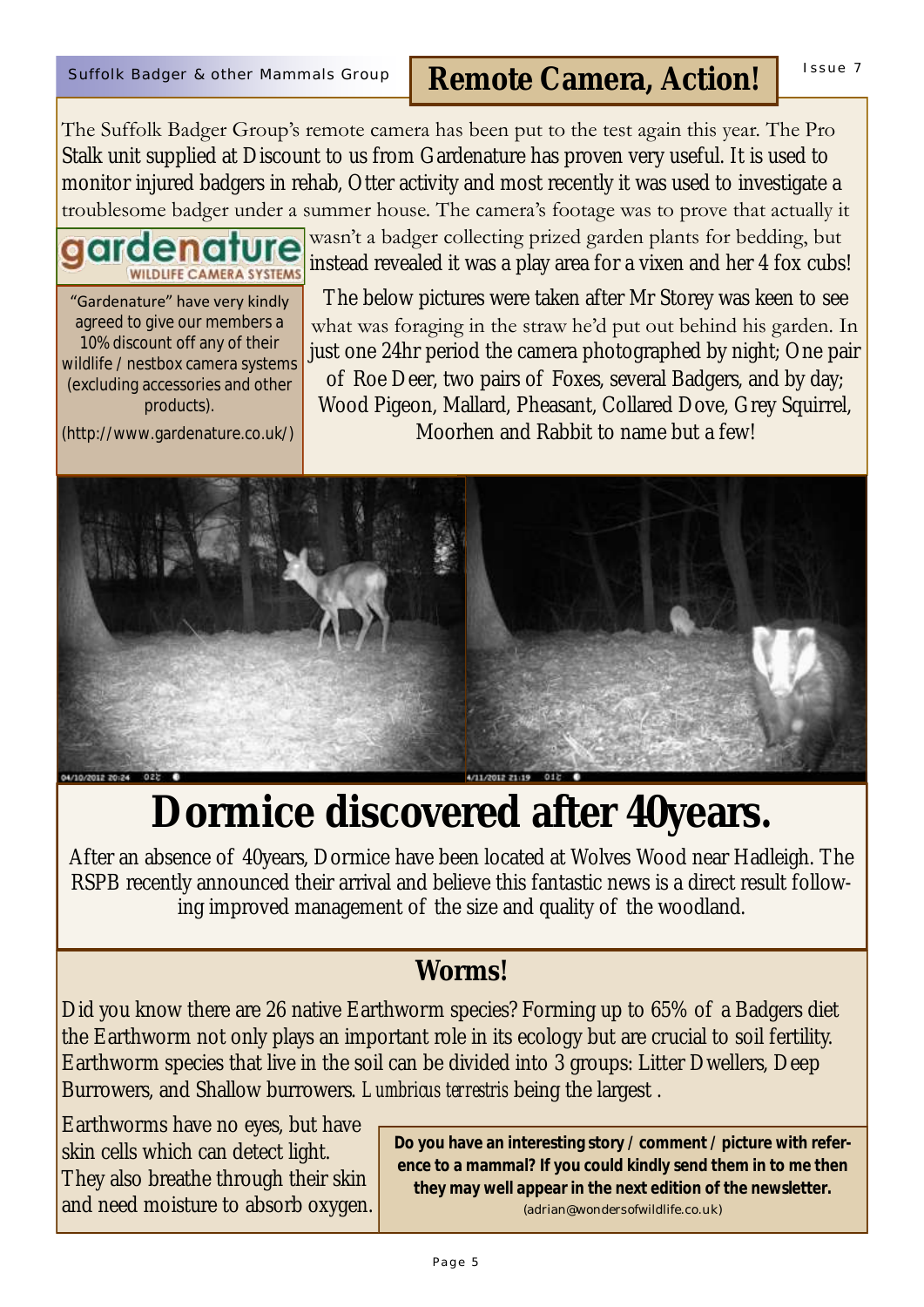### **Chairman Retires after 27 years!**



Apparently I chaired my first annual meeting of the Badger Group in 1984 and I definitely chaired my last meeting in 2011. That is 27 years and as a firm believer in a maximum term of 5 years for any Chairperson I find that slightly embarrassing!

Of course for the majority of that time I had no choice in the matter and no power. I worked out of County and was only home at weekends and Margaret Grimwade ran the Suffolk Badger Group. She gathered around her a fantastic team of volunteers but insisted that I should chair the

annual meetings. She rang me in advance to consult over the programme but I never had to do much but agree. On the morning of the meeting I would be handed the running order and who to thank – and to be honest it was a bit of a doddle.

Of course with Margaret's untimely death in 2007 things changed and it took a whole team to do what Margaret had done single handed. Fortunately she had earmarked Adrian to carry on much of her work and he does an excellent job. Matt and Judith who came forward to be part of the original team have also retired this year, along with Dorothy Casey and I give them my personal thanks for their assistance.

**Martin Hancock** is your new Chairman and I know that the Group is in good hands – and of course Margaret would have approved of his appointment. I shall stay on the Committee and hopefully be actively involved in matters mustelid for a few more years.

It is encouraging that badgers are now present throughout the County and doing well and otters have returned to most of their previous haunts. A much better situation than the early 80's when badgers had a much more restricted range in the County and otters were near extinction. However this brings its own challenges and there is still much work to do to ensure their conservation.

With the benefit of hindsight my most important contribution to badgers and otters in Suffolk was to appoint Margaret to the job of badger coordinator back in 1982.

*Richard Woolnough June 2012*

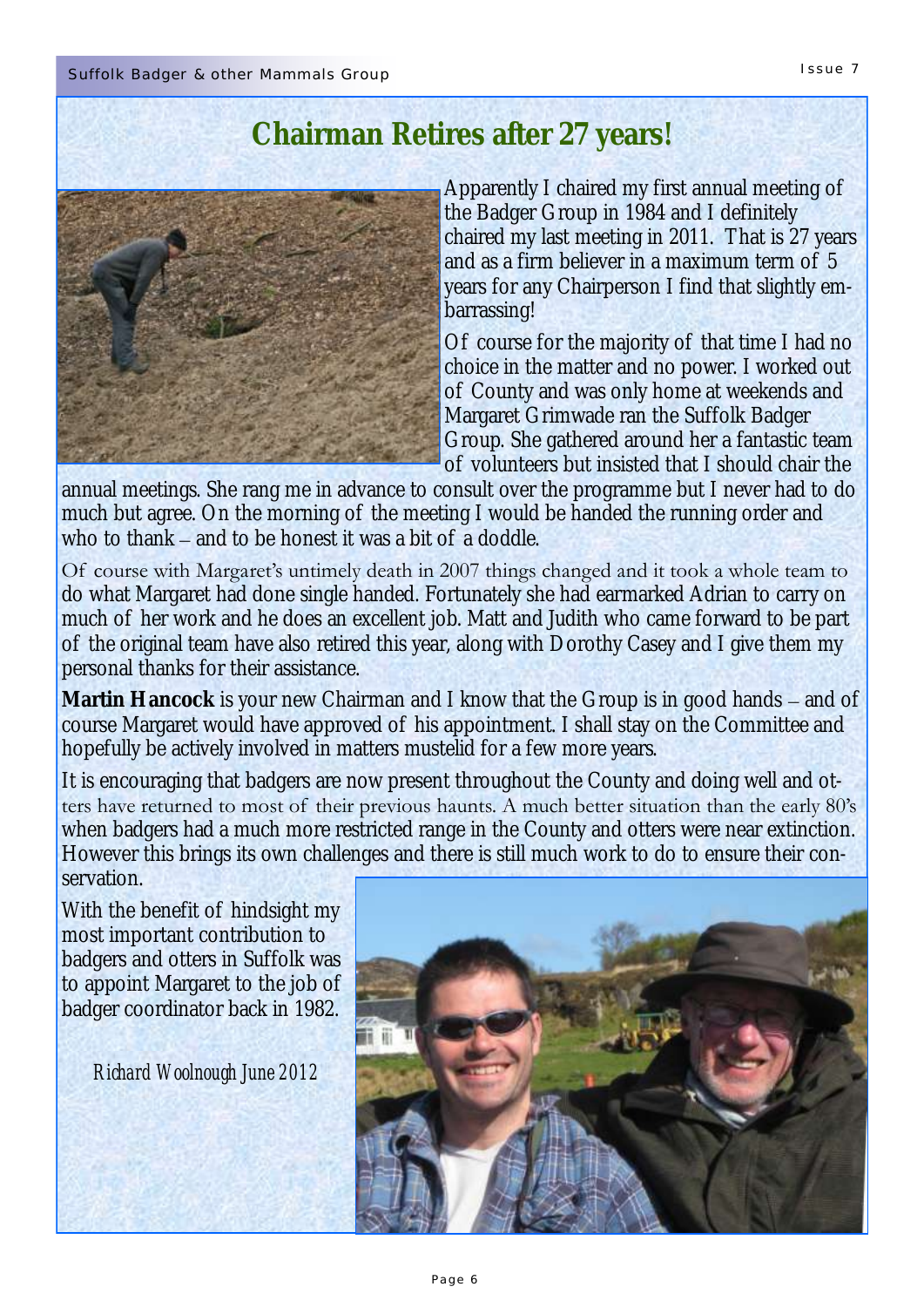

### **Little Ouse Headwaters Project**  www.lohp.org.uk

**10th Anniversary Biological Recording Weekend** Saturday 23rd & Sunday 24th June 2012

The LOHP land holding now covers a total of 65 hectares, over 11 diverse sites. To assess our wildlife gains and losses ten years on, and to help evaluate the impact we've made on the valley's wildlife, we are organising an informal 'stock-taking' weekend of biological recording:

You are welcome to join us for any part of the weekend – we will use **Blo' Norton Village Hall** as a base, and provide an introduction to the project and the local area for anyone visiting for the first time.

Information, maps and drinks will be available at the hall between 10 a.m. and 5 p.m.

 At 5 p.m. on the Saturday we will be hosting a barbeque for all attending the weekend, and our other regular volunteers. It would be helpful if you can let us know if you will be coming to the barbeque.

More information is available on **our recently re-launched website** ([www.lohp.org.uk\)](http://www.lohp.org.uk), which also holds more information about the project, including maps of our sites, and details of local accommodation. Camping is also possible on a local field.

If you are interested in attending please contact us at [enquiries@lohp.org.uk,](mailto:enquiries@lohp.org.uk) or phone Jo Pitt on 01379 898684 or Helen Smith on 01379 687680

Please pass this information on to anyone you think may be interested in the event.



The LOHP is a registered charity, established in 2002 by local residents keen to take practical action to help protect and restore threatened aspects of the local landscape and its wildlife. It is located on the Norfolk/Suffolk border at the headwaters of the Little Ouse River (which forms the county border). As well as managing sites for the benefit of wildlife, we are committed to increasing public access and enjoyment of the project area by creating new footpaths, providing guided walks, and encouraging people to become involved as volunteers.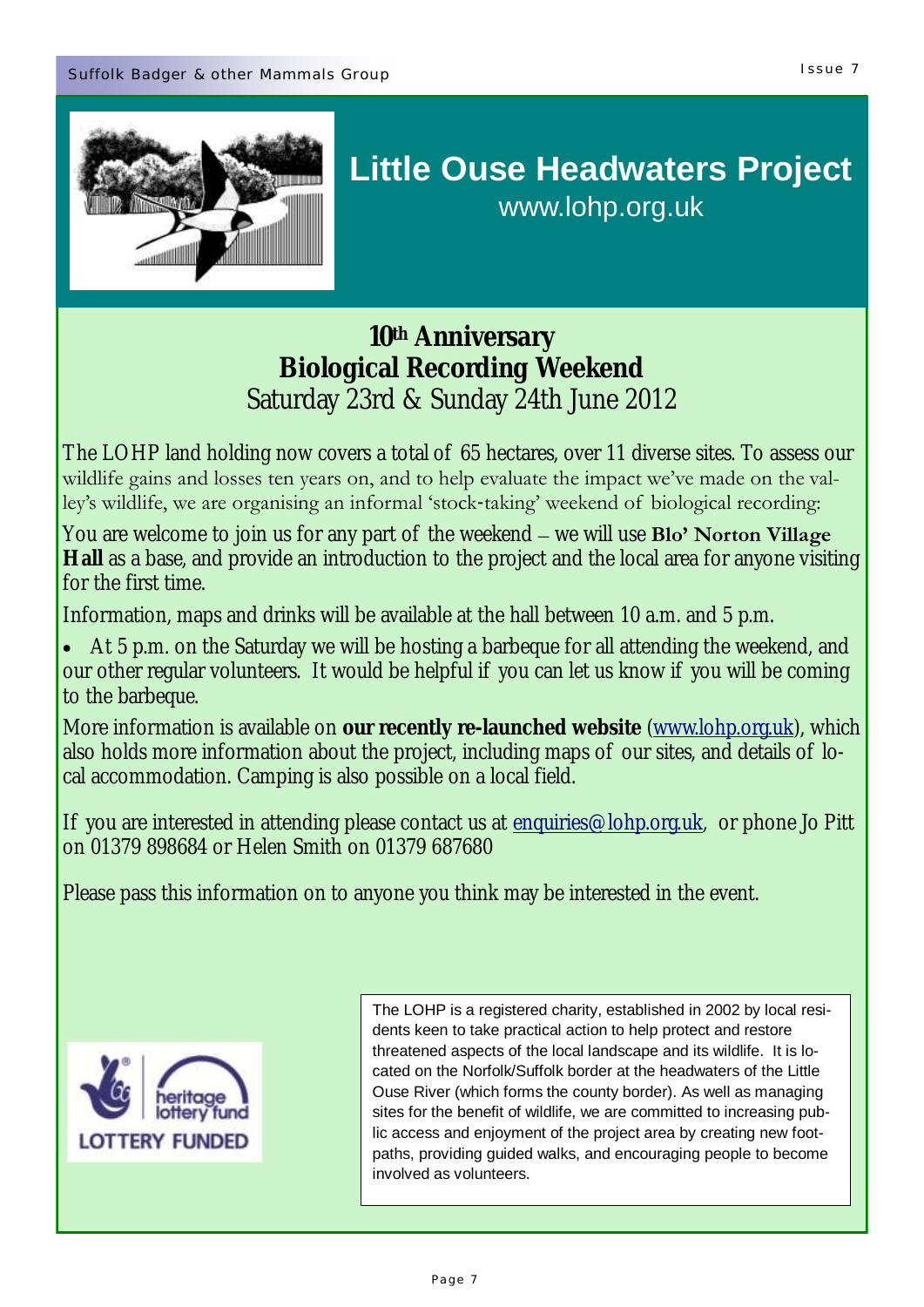



# **BECOME A VOLUNTEER**





# **SURVEYOR OR RECORDER.**

**As a leading charity in the proactive conservation of marine wildlife,**  the charity "MARINE life" relies on a diverse team of highly-valued volunteers to under**take shoreline, small boat and ferry-based surveys for whales, dolphins and seabirds in the North Sea, Channel, Irish Sea and Bay of Biscay and Supporters sending us their whale and dolphin sightings from the seas around the UK.** 

**To train volunteers in what to look for in identifying marine wildlife in UK waters, MARINElife are running a training day for new volunteers: Location: Dunwich Village Hall Date & Time: Sunday 1st July from 10.30 to 15.30 Cost: £30 (£25 for Suffolk Wildlife Trust Members) So if you are enthusiastic, reliable and want to make a positive contribution to our crucial work, please join MARINElife's Training Day** 

#### **PLEASE CONTACT TRICIA DENDLE TO BOOK YOUR PLACE**



**[tricia.dendle@marine-life.org.uk](mailto:tricia.dendle@marine-life.org.uk)**

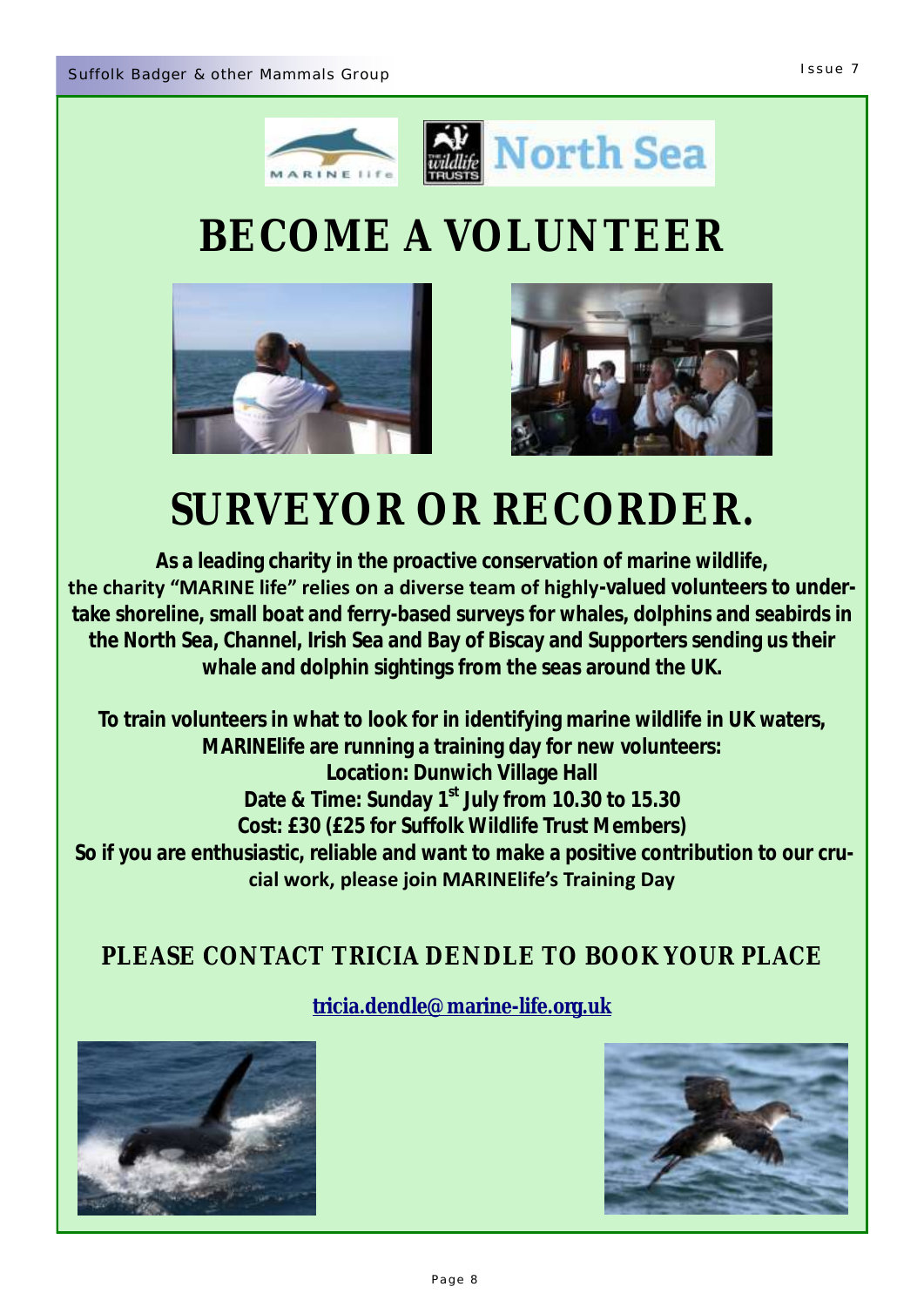#### **Orford Ness Bio-Blitz – August 4th**

#### On Saturday August 4th this year, I am planning a "Bio-Blitz" mass biological recording event on Orford Ness.

The largest vegetated shingle spit in Europe, Orford Ness is a SSSI and has multiple other designations, either alone or as part of a larger area: it is a National Nature Reserve and a Ramsar site as well as an SPA, AONB, SAC & ESA. It was home to an experimental military base for the RFC and RAF and later the Atomic Weapons Research Establishment for much of the 20th century, which limited access and provided a degree of protection to the site before it passed into the ownership of the National Trust in 1993.

Being such a significant site, a good deal of biological recording has taken place over the last 18 years or so, particularly with respect to birds and moths, but there is still great scope for additional recording of all kinds, both of common species and the more unusual. There is a good population of Water voles, Hares, Weasels, Stoats, & Chinese water deer with evidence of Otters and Harvest mice to be found on the site as well. In addition, Common seals, Grey seals and Harbour porpoises are occasionally seen from the shore. New species of invertebrates are frequently recorded here. Reptile records are, perhaps surprisingly, rather lacking, whilst plant communities are changing in composition and coverage over time. Altogether, despite the dedicated work of our regular volunteers, there are a number of significant holes in our current records, and a frustrating lack of detail with many of the older records that we do have.

Although vegetated shingle and lichen heath form the most significant habitats on the site - and the most difficult to access without causing undue damage – there are also grazing marshes, salt-marshes, reed-beds, mudflats, river walls, brackish lagoons and a good quantity of "brownfield" hard-standing and abandoned military structures on the site. I hope to make sections of all these habitats available to explore around the central section of the 16km long spit.

Some Bio-Blitz events are entirely open to the public. However, access difficulties and the sensitive and hazardous nature of Orford Ness preclude this and will mean the event must be restricted in numbers. Booking will be required, and I would like to focus on those who have a genuine interest in the habitats and species available on the site. I would urge anyone interested in participating to get in touch as soon as possible.

As well as the Bio-Blitz, Orford Ness will be open to the public as usual on that Saturday. Normal visitor access is limited to a number of clearly marked trails, and these will remain in place on this day, with Bio-Blitzers alone having access to other parts of the site. The ferry – which provides visitor access to the site - will be in use by the public from 10.00am onwards, so I would like to bring all BBers across before then.

Our regular ringers should have mist nets and a moth trap in operation whilst the Suffolk Moth Group will have been recording the evening before, which will hopefully provide some early records on the day.

Although anyone participating in the event will be free to leave at any time, I would hope that some at least would enjoy staying all day until around 5.00pm, when we will round up and head back to the mainland. Towards the end of the afternoon, I would hope to present a summary of the more interesting and unusual species that have been found on the day for the benefit of our general visitors as well as BBers.

On the Sunday, following the main day, a select few invitees (even more heavily restricted by access difficulties and sensitivity of habitat) will, I hope, head down by boat to the southern end of the spit to carry out further recording on the vegetated shingle in that section, which has come under increasing pressure in recent years from unauthorised visits by boaters and anglers. Records from this area in particular are rather scarce and we would like to gather as much information as possible now as part of a process to monitor and prevent further damage and decline.

If you would be interested in coming along for this Bio-Blitz day or would simply like to know more about the event and the site in general, please contact me either by phone on **01394 450900**, or by email:

**david.fincham@nationaltrust.org.uk**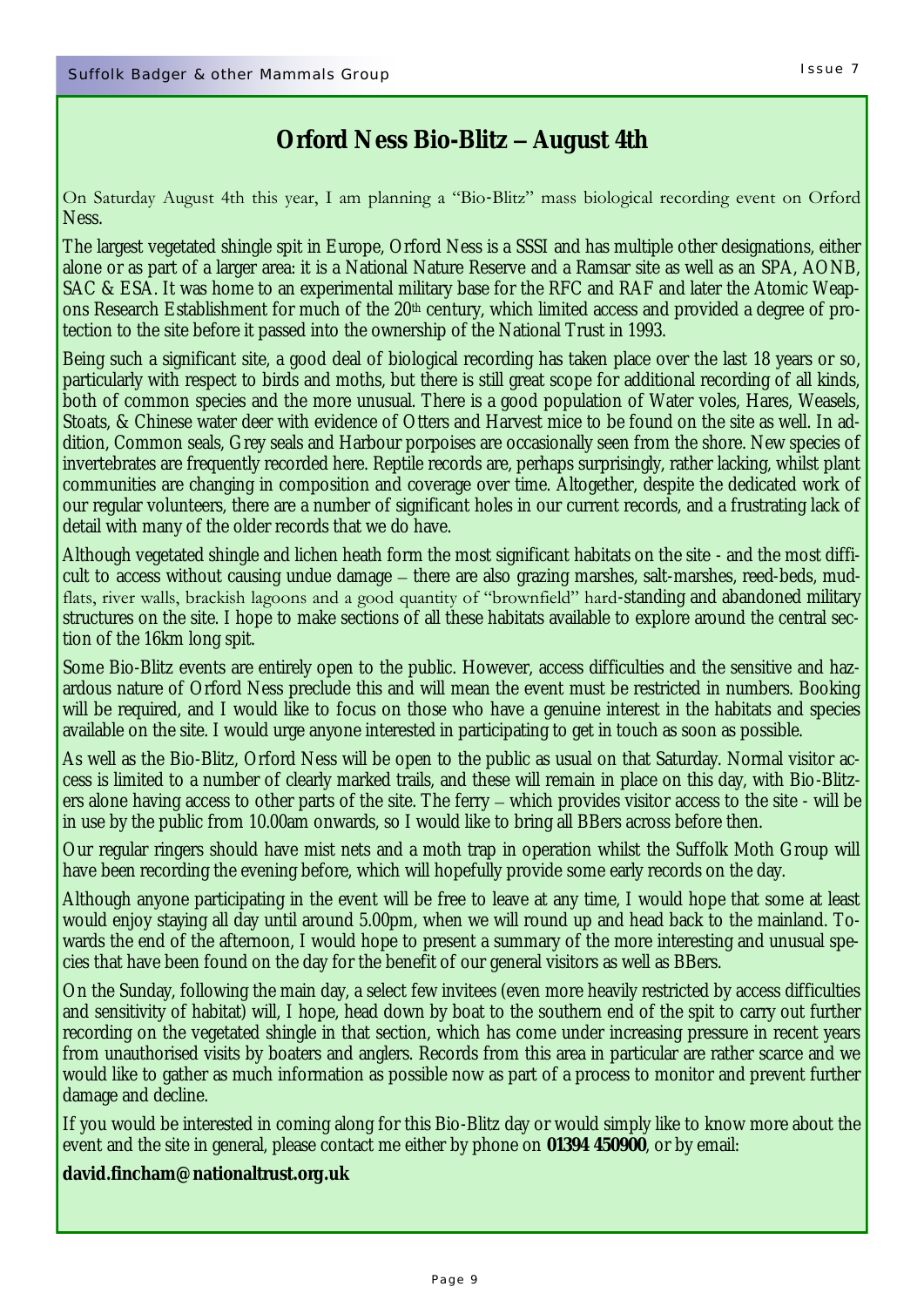### Latest From the Margaret Grimwade Badger Hide....



As the winter drought continues causing hose-pipe bans across much of our region, floods have wreaked havoc at the Margaret Grimwade hide!

Last year saw the welcome return, after several barren years, of Cubs at the hide. However , this year, just a few days after the hide had opened to the public, a torrent of water came down the normally small stream , washing away one of last years breeding chambers. Approximately 30sqM has been lost downstream!

With an immediate risk to health and Safety the Suffolk Wildlife Trust were quick to act & fencing has been erected to prevent access to the previous much loved area where the badgers used to feed. The focus is now to



the right hand side of the hide as well as a smaller area in the front. However, as a bonus, keep an eye out for the blue and orange flash of a Kingfisher as it has been quick to find the new sandy cliff face.

Thankfully Cubs have emerged again this year so be quick to book yourselves a trip to the hide and experience the joy of watching these bouncing humbugs!

Exposed Sett Tunnels